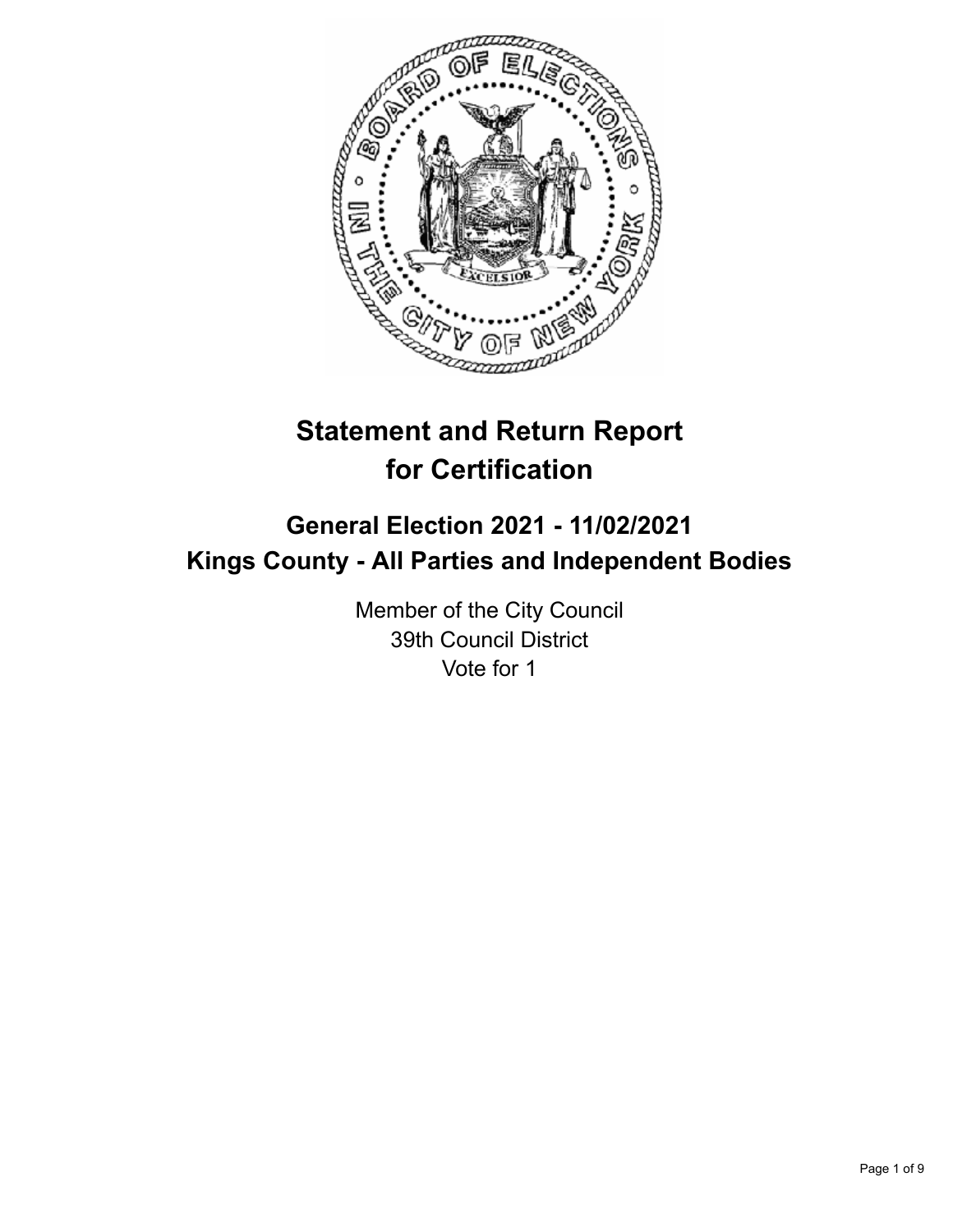

| <b>PUBLIC COUNTER</b>                                    | 20 |
|----------------------------------------------------------|----|
| <b>MANUALLY COUNTED EMERGENCY</b>                        | 0  |
| ABSENTEE / MILITARY                                      | 0  |
| <b>AFFIDAVIT</b>                                         | 0  |
| <b>Total Ballots</b>                                     | 20 |
| Less - Inapplicable Federal/Special Presidential Ballots | 0  |
| <b>Total Applicable Ballots</b>                          | 20 |
| SHAHANA K. HANIF (DEMOCRATIC)                            | 15 |
| BRETT E. WYNKOOP (CONSERVATIVE)                          |    |
| SHAHANA K. HANIF (WORKING FAMILIES)                      | 2  |
| MATTHEW I. MORGAN (LIBERTARIAN)                          |    |
| <b>Total Votes</b>                                       | 19 |
| Unrecorded                                               |    |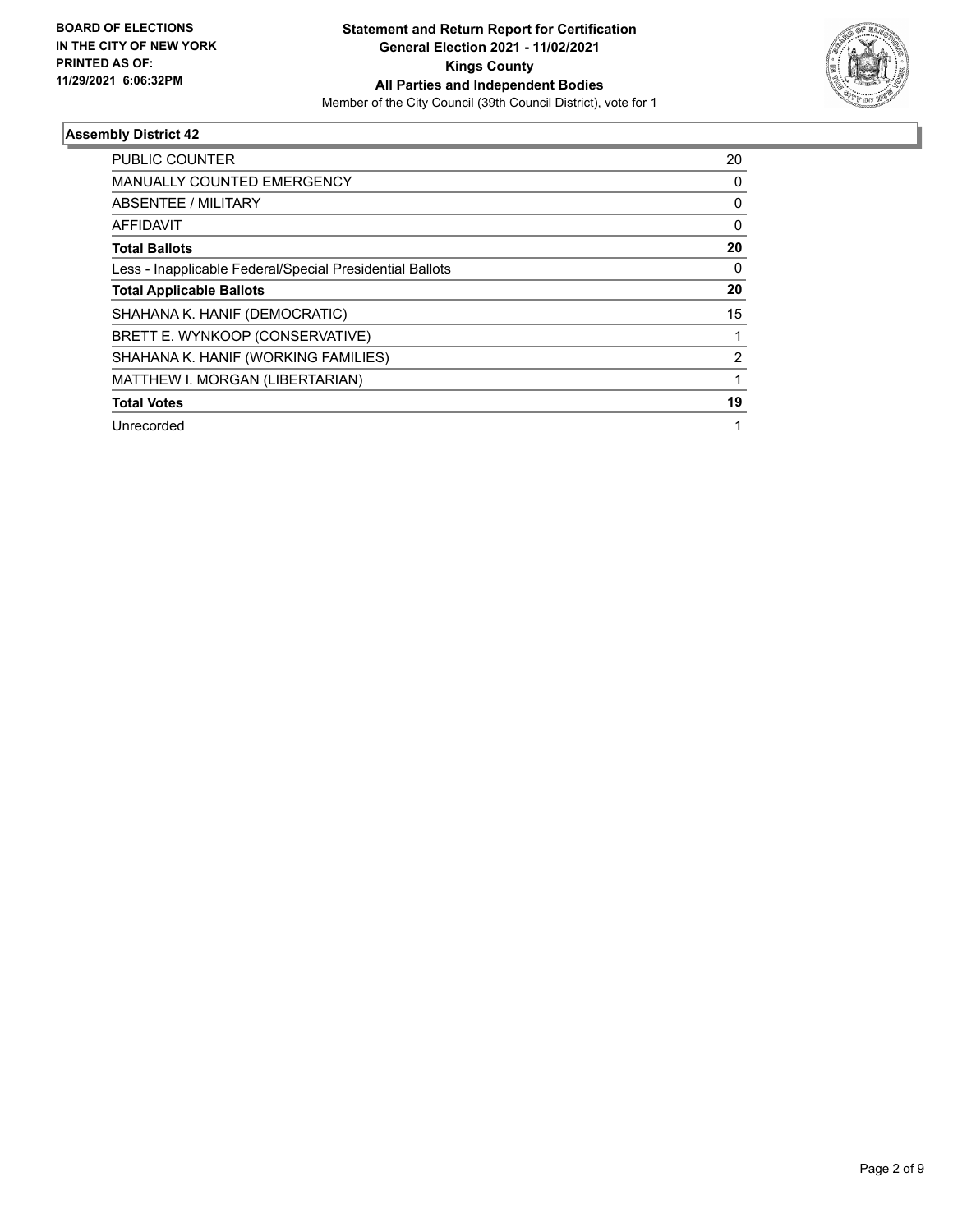

| PUBLIC COUNTER                                           | 15,587                  |
|----------------------------------------------------------|-------------------------|
| MANUALLY COUNTED EMERGENCY                               | 1                       |
| <b>ABSENTEE / MILITARY</b>                               | 826                     |
| <b>AFFIDAVIT</b>                                         | 155                     |
| <b>Total Ballots</b>                                     | 16,569                  |
| Less - Inapplicable Federal/Special Presidential Ballots | 0                       |
| <b>Total Applicable Ballots</b>                          | 16,569                  |
| SHAHANA K. HANIF (DEMOCRATIC)                            | 10,881                  |
| BRETT E. WYNKOOP (CONSERVATIVE)                          | 1,575                   |
| SHAHANA K. HANIF (WORKING FAMILIES)                      | 2,169                   |
| MATTHEW I. MORGAN (LIBERTARIAN)                          | 417                     |
| ANDREW HILL (WRITE-IN)                                   | 1                       |
| BRAD LANDER (WRITE-IN)                                   | 1                       |
| BRAD VOGEL (WRITE-IN)                                    | $\mathbf{1}$            |
| <b>BRANDON WEST (WRITE-IN)</b>                           | $\mathbf{1}$            |
| <b>BRIGET REIN (WRITE-IN)</b>                            | 1                       |
| COLIN BLEBANOFF (WRITE-IN)                               | $\mathbf{1}$            |
| CURTIS SLIWA (WRITE-IN)                                  | 2                       |
| DEVAN CHOING (WRITE-IN)                                  | 1                       |
| DEVORA KUPERMAN (WRITE-IN)                               | 3                       |
| DONALD J. TRUMP (WRITE-IN)                               | $\overline{\mathbf{c}}$ |
| DONALD TRUMP (WRITE-IN)                                  | 1                       |
| DOUG SCHNEIDER (WRITE-IN)                                | 3                       |
| DUANE ARCHEVALD (WRITE-IN)                               | $\mathbf{1}$            |
| FORREST GUYL (WRITE-IN)                                  | 1                       |
| HENRY LUNIQUIST (WRITE-IN)                               | $\mathbf{1}$            |
| HERSHY TISHLER (WRITE-IN)                                | $\mathbf{1}$            |
| HESSY TISCHLER (WRITE-IN)                                | 1                       |
| INNA VERNEKOV (WRITE-IN)                                 | $\mathbf{1}$            |
| JACOB YAHIAYAN (WRITE-IN)                                | $\mathbf{1}$            |
| JENNIFER BLUM (WRITE-IN)                                 | 1                       |
| JULIE DAVIS (WRITE-IN)                                   | 1                       |
| <b>JUSTIN KERKS (WRITE-IN)</b>                           | $\mathbf{1}$            |
| <b>JUSTIN KREBS (WRITE-IN)</b>                           | 2                       |
| KALMAN YEGER (WRITE-IN)                                  | $\mathbf{1}$            |
| LAUREN MC'GUINNESS (WRITE-IN)                            | $\mathbf{1}$            |
| LAURIE TANNIS (WRITE-IN)                                 | 1                       |
| LEVI GALINSKY (WRITE-IN)                                 | 1                       |
| LOUIS CRESPO (WRITE-IN)                                  | $\mathbf{1}$            |
| MARC CHOINA (WRITE-IN)                                   | 1                       |
| MARISOL ABREU (WRITE-IN)                                 | $\mathbf{1}$            |
| MICHELLE OBAMA (WRITE-IN)                                | $\mathbf{1}$            |
| NECHUM LEVY (WRITE-IN)                                   | 1                       |
| RICKY BOBBY (WRITE-IN)                                   | $\mathbf{1}$            |
| RUCHY HEMLICK (WRITE-IN)                                 | $\mathbf{1}$            |
| RYAN DASHKOUCH (WRITE-IN)                                | 1                       |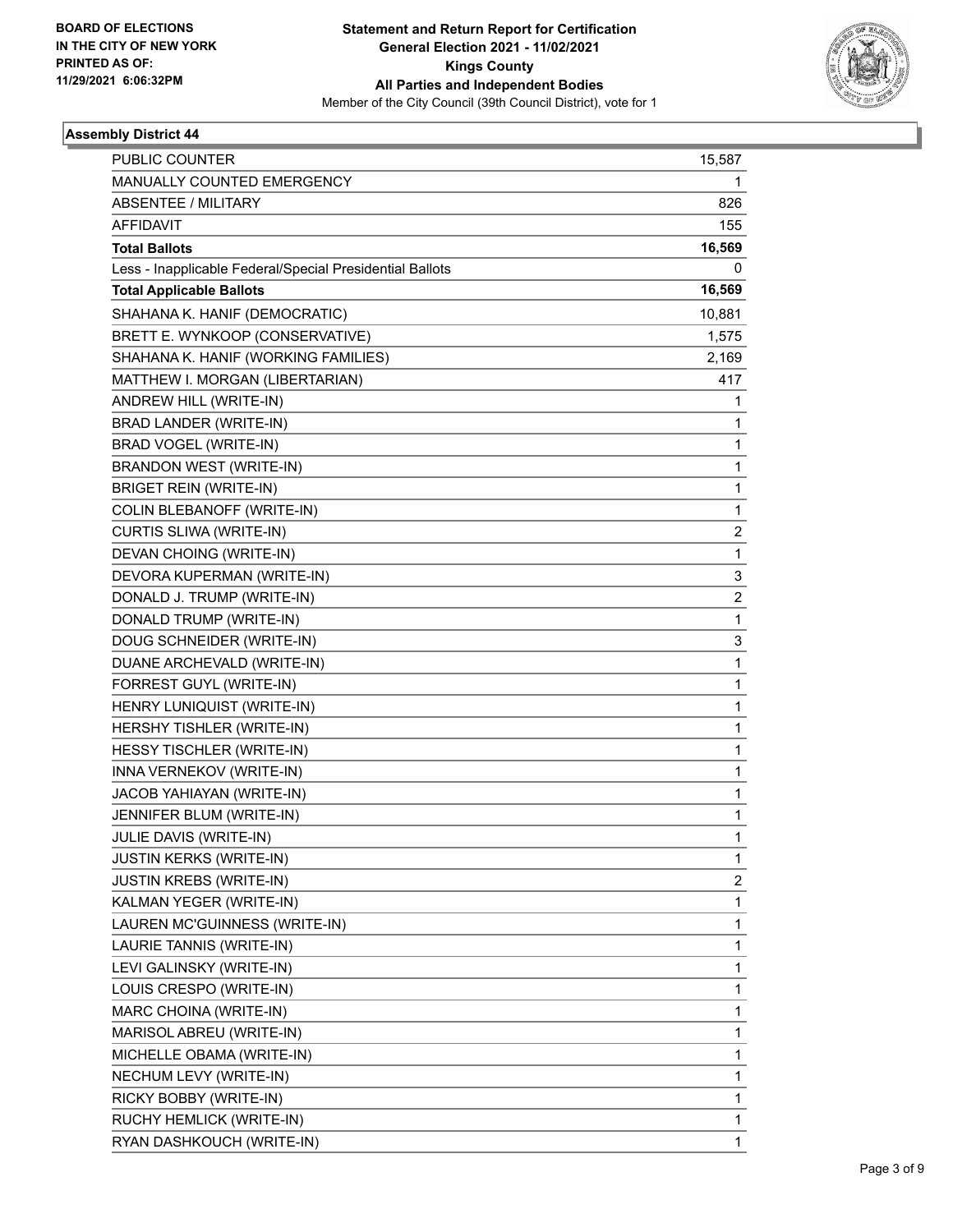

| SIMCHA FELDER (WRITE-IN)           |                |
|------------------------------------|----------------|
| STEVE WODJICK (WRITE-IN)           |                |
| TIPPI F. SMITH (WRITE-IN)          |                |
| TOBA POTOSKY (WRITE-IN)            |                |
| UNATTRIBUTABLE WRITE-IN (WRITE-IN) | 21             |
| WAYNE T. MURATORE (WRITE-IN)       | $\overline{2}$ |
| YISREAL WOLFSON (WRITE-IN)         |                |
| YOSSI GESTETNER (WRITE-IN)         |                |
| YU CHING PAI (WRITE-IN)            |                |
| <b>Total Votes</b>                 | 15,114         |
| Unrecorded                         | 1.455          |

| <b>PUBLIC COUNTER</b>                                    | 353 |
|----------------------------------------------------------|-----|
| <b>MANUALLY COUNTED EMERGENCY</b>                        | 0   |
| <b>ABSENTEE / MILITARY</b>                               | 12  |
| <b>AFFIDAVIT</b>                                         | 0   |
| <b>Total Ballots</b>                                     | 365 |
| Less - Inapplicable Federal/Special Presidential Ballots | 0   |
| <b>Total Applicable Ballots</b>                          | 365 |
| SHAHANA K. HANIF (DEMOCRATIC)                            | 83  |
| BRETT E. WYNKOOP (CONSERVATIVE)                          | 114 |
| SHAHANA K. HANIF (WORKING FAMILIES)                      | 9   |
| MATTHEW I. MORGAN (LIBERTARIAN)                          | 7   |
| DEVORA RINGEL (WRITE-IN)                                 | 1   |
| HENDY RAWICKI (WRITE-IN)                                 | 1   |
| <b>HESHY TISCHLER (WRITE-IN)</b>                         | 1   |
| UNATTRIBUTABLE WRITE-IN (WRITE-IN)                       | 3   |
| <b>Total Votes</b>                                       | 219 |
| Unrecorded                                               | 146 |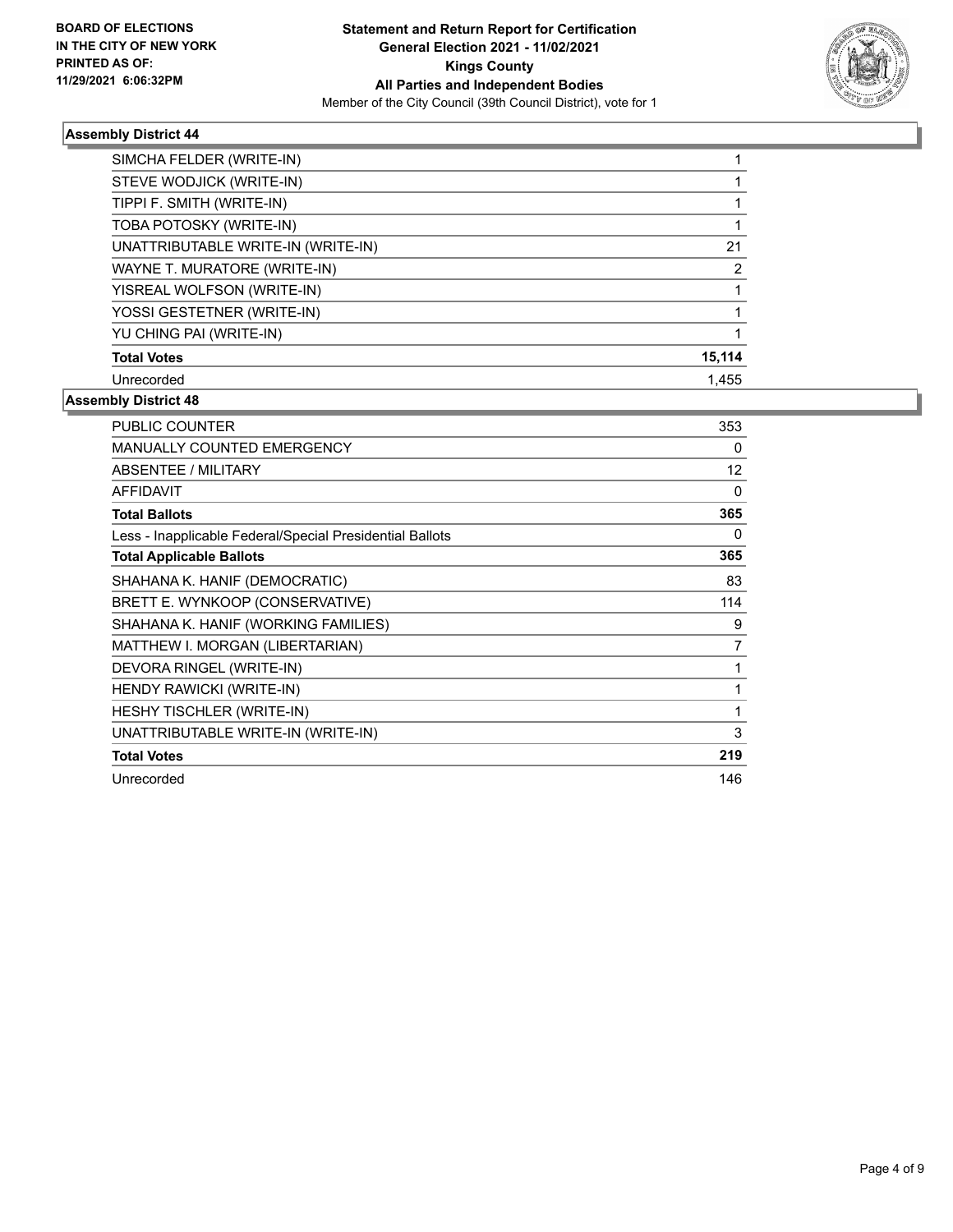

| <b>PUBLIC COUNTER</b>                                    | 1,181          |
|----------------------------------------------------------|----------------|
| <b>MANUALLY COUNTED EMERGENCY</b>                        | 0              |
| ABSENTEE / MILITARY                                      | 50             |
| <b>AFFIDAVIT</b>                                         | 6              |
| <b>Total Ballots</b>                                     | 1,237          |
| Less - Inapplicable Federal/Special Presidential Ballots | 0              |
| <b>Total Applicable Ballots</b>                          | 1,237          |
| SHAHANA K. HANIF (DEMOCRATIC)                            | 805            |
| BRETT E. WYNKOOP (CONSERVATIVE)                          | 90             |
| SHAHANA K. HANIF (WORKING FAMILIES)                      | 164            |
| MATTHEW I. MORGAN (LIBERTARIAN)                          | 36             |
| DONALD TRUMP (WRITE-IN)                                  |                |
| ESTHER BERGMAN (WRITE-IN)                                | 1              |
| SIMCHA FELDER (WRITE-IN)                                 | 1              |
| UNATTRIBUTABLE WRITE-IN (WRITE-IN)                       | $\overline{2}$ |
| <b>Total Votes</b>                                       | 1,100          |
| Unrecorded                                               | 137            |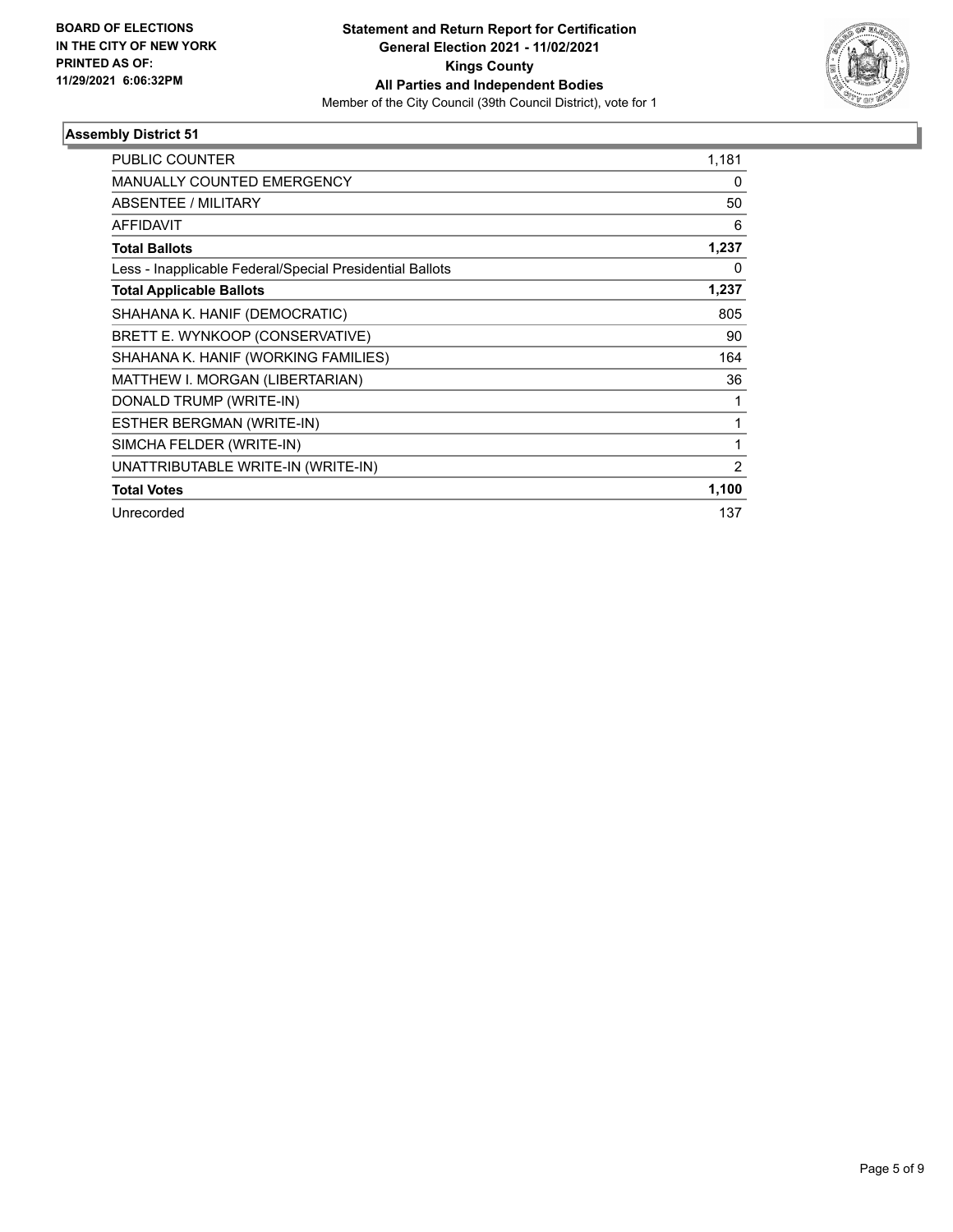

| <b>PUBLIC COUNTER</b>                                    | 17,441         |
|----------------------------------------------------------|----------------|
| MANUALLY COUNTED EMERGENCY                               | 0              |
| <b>ABSENTEE / MILITARY</b>                               | 1,043          |
| <b>AFFIDAVIT</b>                                         | 158            |
| <b>Total Ballots</b>                                     | 18,642         |
| Less - Inapplicable Federal/Special Presidential Ballots | 0              |
| <b>Total Applicable Ballots</b>                          | 18,642         |
| SHAHANA K. HANIF (DEMOCRATIC)                            | 13,522         |
| BRETT E. WYNKOOP (CONSERVATIVE)                          | 877            |
| SHAHANA K. HANIF (WORKING FAMILIES)                      | 2,746          |
| MATTHEW I. MORGAN (LIBERTARIAN)                          | 478            |
| ALEX DERIAN (WRITE-IN)                                   | 1              |
| ALEXA AVILES (WRITE-IN)                                  | 1              |
| ANDY BACHMAN (WRITE-IN)                                  | $\overline{c}$ |
| ANGELA ZUSKOWSKI (WRITE-IN)                              | 1              |
| ANTHONY N CORRAO (WRITE-IN)                              | 1              |
| <b>BEN SOLOTAIRE (WRITE-IN)</b>                          | 1              |
| BRAD LANDER (WRITE-IN)                                   | 1              |
| <b>BRANDON WEST (WRITE-IN)</b>                           | $\mathbf{1}$   |
| <b>BRIDGET BRENNAN (WRITE-IN)</b>                        | $\overline{c}$ |
| <b>BRIGIT RAIN (WRITE-IN)</b>                            | $\mathbf{1}$   |
| DOUG SCHNEIDER (WRITE-IN)                                | 1              |
| <b>ESTELLE BOTTON (WRITE-IN)</b>                         | 1              |
| HENRY ROSOFF (WRITE-IN)                                  | 1              |
| HOWARD GRAUBARD (WRITE-IN)                               | $\mathbf{1}$   |
| JAMES LANE (WRITE-IN)                                    | 1              |
| JOANN SIMON (WRITE-IN)                                   | 1              |
| <b>JUSTIN KREBS (WRITE-IN)</b>                           | 2              |
| KAREN BLONDEL (WRITE-IN)                                 | $\overline{2}$ |
| KAREN LEINER (WRITE-IN)                                  | 1              |
| LAURA EDIDIN (WRITE-IN)                                  | $\mathbf{1}$   |
| MARC FLIEDER (WRITE-IN)                                  | 1              |
| MARLENE DONNELLY (WRITE-IN)                              | 2              |
| MELISSA WILDE (WRITE-IN)                                 | $\mathbf{1}$   |
| MICHAEL CHIARADIO (WRITE-IN)                             | 1              |
| MIKE BLOOMBERG (WRITE-IN)                                | 1              |
| SHAUN ABREU (WRITE-IN)                                   | $\mathbf{1}$   |
| STEVE SAPERSTEIN (WRITE-IN)                              | 1              |
| STEVEN E SHOVERS (WRITE-IN)                              | 1              |
| STUART D BARON (WRITE-IN)                                | $\mathbf{1}$   |
| UNATTRIBUTABLE WRITE-IN (WRITE-IN)                       | 16             |
| VICTORIA MISRECK (WRITE-IN)                              | 1              |
| <b>Total Votes</b>                                       | 17,674         |
| Unrecorded                                               | 968            |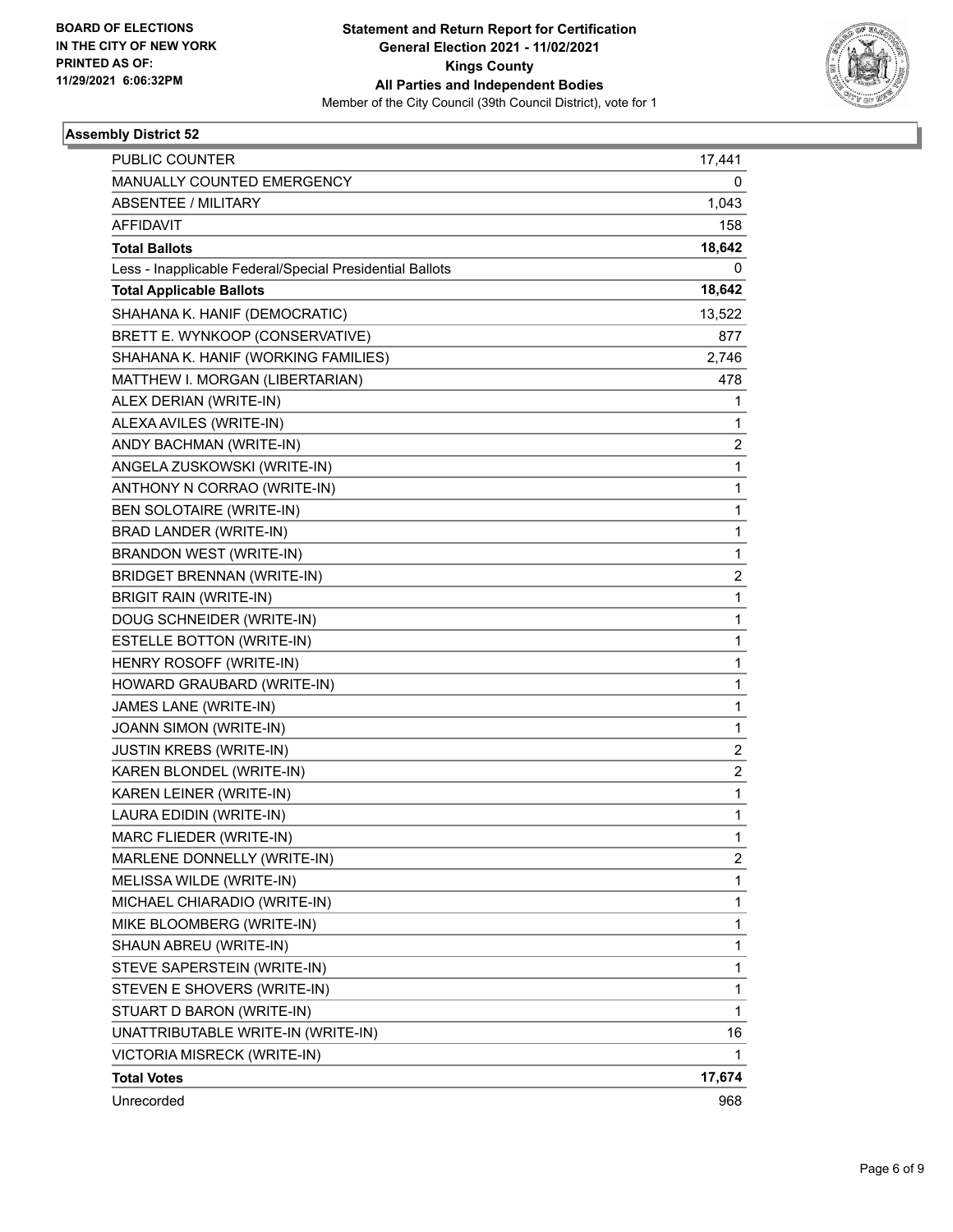

### **Total for Member of the City Council (39th Council District) - Kings County**

| PUBLIC COUNTER                                           | 34,582                  |
|----------------------------------------------------------|-------------------------|
| MANUALLY COUNTED EMERGENCY                               | 1                       |
| <b>ABSENTEE / MILITARY</b>                               | 1,931                   |
| AFFIDAVIT                                                | 319                     |
| <b>Total Ballots</b>                                     | 36,833                  |
| Less - Inapplicable Federal/Special Presidential Ballots | 0                       |
| <b>Total Applicable Ballots</b>                          | 36,833                  |
| SHAHANA K. HANIF (DEMOCRATIC)                            | 25,306                  |
| BRETT E. WYNKOOP (CONSERVATIVE)                          | 2,657                   |
| SHAHANA K. HANIF (WORKING FAMILIES)                      | 5,090                   |
| MATTHEW I. MORGAN (LIBERTARIAN)                          | 939                     |
| ALEX DERIAN (WRITE-IN)                                   | 1                       |
| ALEXA AVILES (WRITE-IN)                                  | 1                       |
| ANDREW HILL (WRITE-IN)                                   | $\mathbf{1}$            |
| ANDY BACHMAN (WRITE-IN)                                  | $\overline{\mathbf{c}}$ |
| ANGELA ZUSKOWSKI (WRITE-IN)                              | 1                       |
| ANTHONY N CORRAO (WRITE-IN)                              | 1                       |
| BEN SOLOTAIRE (WRITE-IN)                                 | 1                       |
| BRAD LANDER (WRITE-IN)                                   | 2                       |
| BRAD VOGEL (WRITE-IN)                                    | $\mathbf{1}$            |
| BRANDON WEST (WRITE-IN)                                  | $\overline{\mathbf{c}}$ |
| BRIDGET BRENNAN (WRITE-IN)                               | $\overline{\mathbf{c}}$ |
| <b>BRIGET REIN (WRITE-IN)</b>                            | 1                       |
| <b>BRIGIT RAIN (WRITE-IN)</b>                            | 1                       |
| COLIN BLEBANOFF (WRITE-IN)                               | 1                       |
| CURTIS SLIWA (WRITE-IN)                                  | $\overline{\mathbf{c}}$ |
| DEVAN CHOING (WRITE-IN)                                  | $\mathbf{1}$            |
| DEVORA KUPERMAN (WRITE-IN)                               | 3                       |
| DEVORA RINGEL (WRITE-IN)                                 | $\mathbf{1}$            |
| DONALD J. TRUMP (WRITE-IN)                               | $\overline{c}$          |
| DONALD TRUMP (WRITE-IN)                                  | $\overline{c}$          |
| DOUG SCHNEIDER (WRITE-IN)                                | 4                       |
| DUANE ARCHEVALD (WRITE-IN)                               | 1                       |
| ESTELLE BOTTON (WRITE-IN)                                | 1                       |
| ESTHER BERGMAN (WRITE-IN)                                | 1                       |
| FORREST GUYL (WRITE-IN)                                  | 1                       |
| HENDY RAWICKI (WRITE-IN)                                 | 1                       |
| HENRY LUNIQUIST (WRITE-IN)                               | 1                       |
| HENRY ROSOFF (WRITE-IN)                                  | 1                       |
| HERSHY TISHLER (WRITE-IN)                                | 1                       |
| HESHY TISCHLER (WRITE-IN)                                | 1                       |
| HESSY TISCHLER (WRITE-IN)                                | 1                       |
| HOWARD GRAUBARD (WRITE-IN)                               | 1                       |
| INNA VERNEKOV (WRITE-IN)                                 | 1                       |
| JACOB YAHIAYAN (WRITE-IN)                                | 1                       |
| JAMES LANE (WRITE-IN)                                    | 1                       |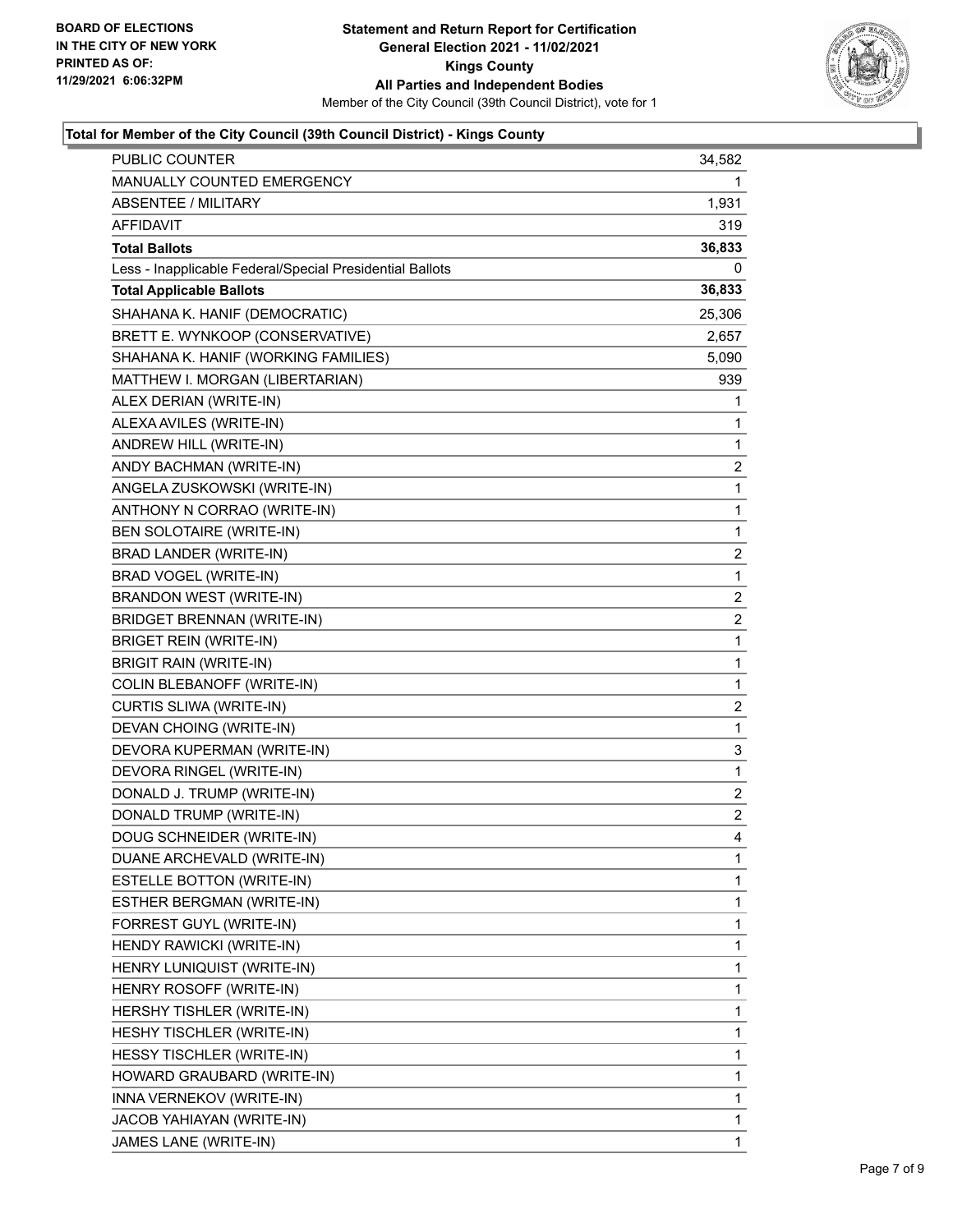

### **Total for Member of the City Council (39th Council District) - Kings County**

| JENNIFER BLUM (WRITE-IN)           | $\mathbf{1}$   |
|------------------------------------|----------------|
| JOANN SIMON (WRITE-IN)             | 1              |
| JULIE DAVIS (WRITE-IN)             | 1              |
| JUSTIN KERKS (WRITE-IN)            | 1              |
| JUSTIN KREBS (WRITE-IN)            | 4              |
| KALMAN YEGER (WRITE-IN)            | 1              |
| KAREN BLONDEL (WRITE-IN)           | $\overline{c}$ |
| KAREN LEINER (WRITE-IN)            | 1              |
| LAURA EDIDIN (WRITE-IN)            | 1              |
| LAUREN MC'GUINNESS (WRITE-IN)      | 1              |
| LAURIE TANNIS (WRITE-IN)           | 1              |
| LEVI GALINSKY (WRITE-IN)           | 1              |
| LOUIS CRESPO (WRITE-IN)            | 1              |
| MARC CHOINA (WRITE-IN)             | 1              |
| MARC FLIEDER (WRITE-IN)            | 1              |
| MARISOL ABREU (WRITE-IN)           | 1              |
| MARLENE DONNELLY (WRITE-IN)        | $\overline{2}$ |
| MELISSA WILDE (WRITE-IN)           | 1              |
| MICHAEL CHIARADIO (WRITE-IN)       | 1              |
| MICHELLE OBAMA (WRITE-IN)          | 1              |
| MIKE BLOOMBERG (WRITE-IN)          | 1              |
| NECHUM LEVY (WRITE-IN)             | 1              |
| RICKY BOBBY (WRITE-IN)             | 1              |
| RUCHY HEMLICK (WRITE-IN)           | 1              |
| RYAN DASHKOUCH (WRITE-IN)          | 1              |
| SHAUN ABREU (WRITE-IN)             | 1              |
| SIMCHA FELDER (WRITE-IN)           | 2              |
| STEVE SAPERSTEIN (WRITE-IN)        | 1              |
| STEVE WODJICK (WRITE-IN)           | 1              |
| STEVEN E SHOVERS (WRITE-IN)        | 1              |
| STUART D BARON (WRITE-IN)          | 1              |
| TIPPI F. SMITH (WRITE-IN)          | 1              |
| TOBA POTOSKY (WRITE-IN)            | $\mathbf{1}$   |
| UNATTRIBUTABLE WRITE-IN (WRITE-IN) | 42             |
| VICTORIA MISRECK (WRITE-IN)        | 1              |
| WAYNE T. MURATORE (WRITE-IN)       | 2              |
| YISREAL WOLFSON (WRITE-IN)         | 1              |
| YOSSI GESTETNER (WRITE-IN)         | 1              |
| YU CHING PAI (WRITE-IN)            | 1              |
| <b>Total Votes</b>                 | 34,126         |
| Unrecorded                         | 2,707          |